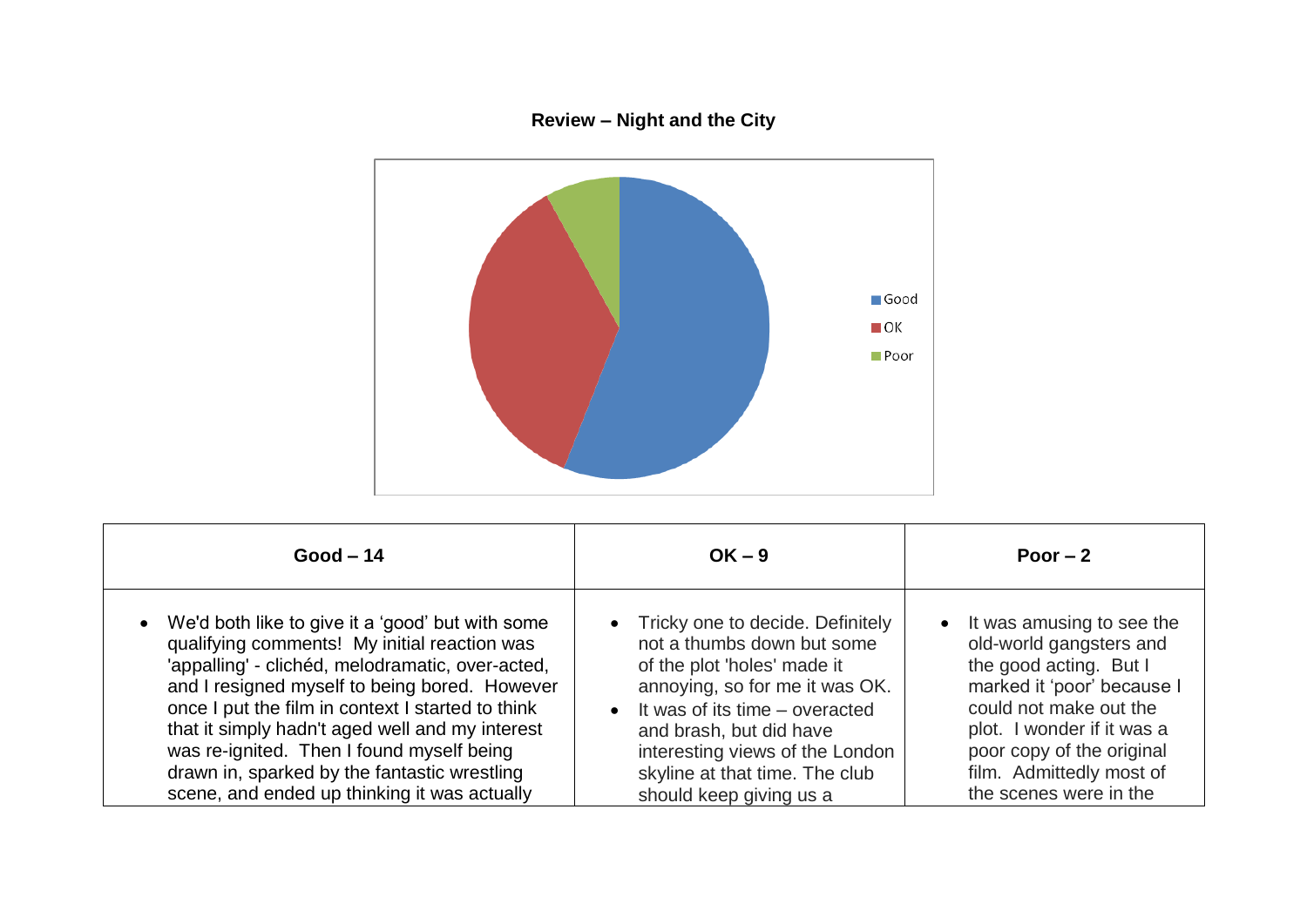quite good! There were some interesting psychological insights as well as a very colourful depiction of the criminal world of postwar London. I would not say it was a particularly enjoyable film, I always felt detached from it rather than drawn-in, but nevertheless we were both glad to have seen it.

- Enjoyable and my husband was interested to see London and the bomb damage, as he's from Essex.
- I loved the fact every single scene was set at night apart from the very last one, and the cast of characters reminded me of a novel by Dickens. The only problem I had with it were all the American accents - I had to keep reminding myself that this was London, not Brooklyn.
- The close ups of Gregorius' authentic wrestling shots made me squirm. AGM informative and precise. Thank you.
- A strong story and vivid characters. First class cinematography, use of light and composition, but -very dated production and the music was far too loud.
- London looked fantastic and I enjoyed all the minor characters which were well portrayed. The pace is quite frantic and sweaty and the whole black market/hustle theme worked well. Not a great fan of wrestling but it's very much part of the London scene at this time. Thought Gene Tierney was the weakest character/actress - couldn't quite work out what she saw in Harry!

chance to see a variety of films – some people will love one that someone else hates.

- We thought it was really quite dated and the incidental music was too insistent. It was a fascinating picture of conditions in London in the immediate post war era, an insight into how little people had and how poor living conditions were.
- Film Noir is not really for me but I can appreciate the skill in the filming and acting here and couldn't help but enjoy the chases around the black and white London ( and the music to go with it) and the wrestling match.
- I thought the film was OK but not outstanding. Great atmospheric shots of London just after the War. The wrestling scene was very powerful and authentic. I'd like to take this opportunity to thank the club for the wine and nibbles and to say what a great job Ian has done this last 12 months. His intros to the films are really interesting and

dark, but they were so dark that it was difficult to follow the story. Or was my trouble just because of my poor eye-sight?

 Liked the shots of post-war London and some of the cinematography, but after that, it was ENDLESS and AWFUL. No sympathetic characters. Typical of the period in that main parts in British film had to be played by Americans. Why?